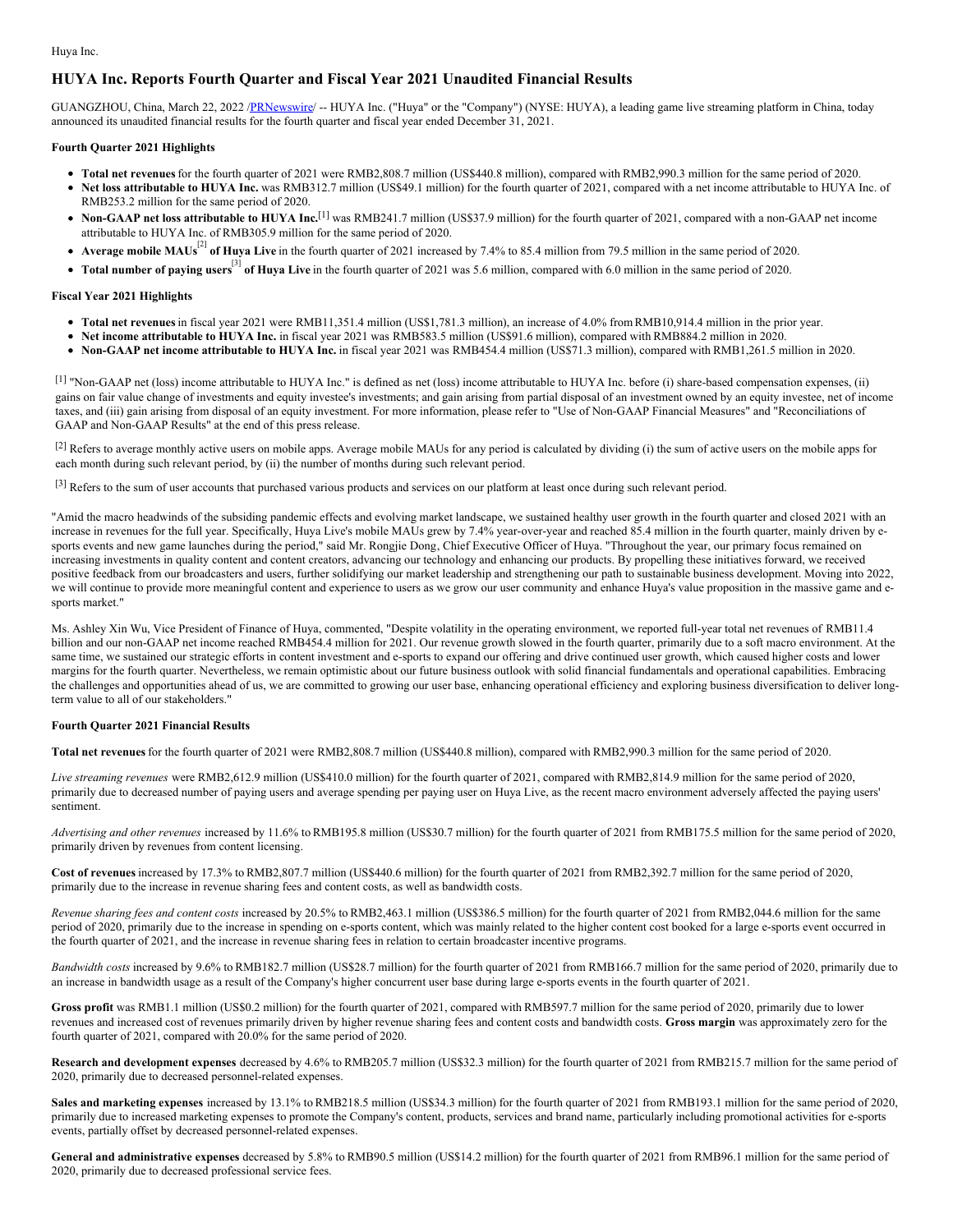**Other income** was RMB56.3 million (US\$8.8 million) for the fourth quarter of 2021, compared with RMB94.5 million for the same period of 2020, primarily attributable to lower tax refunds and government subsidies.

**Operating loss** was RMB457.3 million (US\$71.8 million) for the fourth quarter of 2021, compared with an operating income ofRMB187.4 million for the same period of 2020.

**Interest and short-term investments income** were RMB61.6 million (US\$9.7 million) for the fourth quarter of 2021, compared with RMB74.0 million for the same period of 2020, primarily due to decreased interest rates.

**Income tax benefits** were RMB83.1 million (US\$13.0 million) for the fourth quarter of 2021, compared with income tax expenses of RMB37.3 million for the same period of 2020. The income tax benefits resulted primarily from the net loss incurred in the fourth quarter of 2021.

**Net loss attributable to HUYA Inc.** was RMB312.7 million (US\$49.1 million) for the fourth quarter of 2021, compared with a net income attributable to HUYA Inc. of RMB253.2 million for the same period of 2020.

**Non-GAAP net loss attributable to HUYA Inc.**, which excludes share-based compensation expenses, was RMB241.7 million (US\$37.9 million) for the fourth quarter of 2021, compared with a non-GAAP net income attributable to HUYA Inc. of RMB305.9 million for the same period of 2020, which excludes share-based compensation expenses, gains on fair value change of investments and equity investee's investments, and gain arising from partial disposal of an investment owned by an equity investee, net of income taxes.

**Diluted net loss per American depositary share ("ADS")** was RMB1.31 (US\$0.21) for the fourth quarter of 2021, compared with diluted net income per ADS of RMB1.05 for the same period of 2020. Each ADS represents one Class A ordinary share of the Company.

**Non-GAAP diluted net loss per ADS** was RMB1.01 (US\$0.16) for the fourth quarter of 2021, compared with non-GAAP diluted net income per ADS of RMB1.27 for the same period of 2020.

As of December 31, 2021, the Company had **cash and cash equivalents, short-term deposits and short-term investments** of RMB10,959.1 million (US\$1,719.7 million), compared with RMB11,119.6 million as of September 30, 2021.

### **Fiscal Year 2021 Financial Results**

**Total net revenues**in fiscal year 2021 increased by 4.0% to RMB11,351.4 million (US\$1,781.3 million), from RMB10,914.4 million in the prior year.

*Live streaming revenues* were RMB10,186.2 million (US\$1,598.4 million) in fiscal year 2021, compared with RMB10,311.6 million in the prior year, primarily due to decreased number of average quarterly paying users of Huya Live, partially offset by the increase in the overseas live streaming revenues.

*Advertising and other revenues* increased by 93.3% to RMB1,165.2 million (US\$182.9 million) in fiscal year 2021 from RMB602.8 million in the prior year, primarily driven by revenues from content licensing.

**Cost of revenues** increased by 12.8% to RMB9,751.2 million (US\$1,530.2 million) in fiscal year 2021 from RMB8,646.3 million in the prior year, primarily attributable to the increase in revenue sharing fees and content costs, partially offset by the decrease in bandwidth costs.

*Revenue sharing fees and content costs* increased by 18.2% to RMB8,374.6 million (US\$1,314.2 million) in fiscal year 2021 from RMB7,086.8 million in the prior year, primarily due to the increase in spending on e-sports and self-produced content, as well as on content creators, and the increase in revenue sharing fees in relation to certain broadcaster incentive programs.

*Bandwidth costs* decreased by 18.8% to RMB713.7 million (US\$112.0 million) in fiscal year 2021 from RMB879.2 million in the prior year, primarily due to improved management in bandwidth costs and continuous technology enhancement efforts.

**Gross profit** decreased by 29.4% to RMB1,600.3 million (US\$251.1 million) in fiscal year 2021 from RMB2,268.1 million in the prior year, primarily due to increased cost of revenues driven by higher revenue sharing fees and content costs. **Gross margin** was 14.1% in fiscal year 2021, compared with 20.8% in fiscal year 2020.

**Research and development expenses** increased by 11.5% to RMB818.9 million (US\$128.5 million) in fiscal year 2021 from RMB734.3 million in the prior year, primarily due to increased personnel-related expenses.

**Sales and marketing expenses** increased by 36.1% to RMB759.5 million (US\$119.2 million) in fiscal year 2021 from RMB558.0 million in the prior year, primarily due to the increased marketing expenses to promote the Company's content, products, services and brand name.

General and administrative expenses decreased by 26.6% to RMB326.8 million (US\$51.3 million) in fiscal year 2021 from RMB445.0 million in the prior year, primarily due to decreased share-based compensation expenses.

**Other income** was RMB274.7 million (US\$43.1 million) in fiscal year 2021, compared with RMB194.2 million in the prior year, primarily attributable to higher tax refunds and government subsidies.

**Operating loss** was RMB30.2 million (US\$4.7 million) in fiscal year 2021, compared with an operating income of RMB725.0 million in the prior year.

**Interest and short-term investments income** were RMB247.0 million (US\$38.8 million) in fiscal year 2021, compared with RMB313.4 million in the prior year, primarily due to decreased interest rates.

**Income tax expenses** decreased by 68.8% to RMB55.2 million (US\$8.7 million) in fiscal year 2021 from RMB176.8 million in the prior year, primarily due to lower taxable income in fiscal year 2021.

Share of income in equity method investments, net of income taxes was RMB379.2 million (US\$59.5 million) in fiscal year 2021, compared with RMB28.4 million in the prior year, primarily due to the investment gain related to a disposal of equity investment in the third quarter of 2021, as disclosed in a Form 6-K filed on July 6, 2021.

**Net income attributable to HUYA Inc.** was RMB583.5 million (US\$91.6 million) in fiscal year 2021, compared with RMB884.2 million in the prior year.

**Non-GAAP net income attributable to HUYA Inc.**, which excludes share-based compensation expenses, gains on fair value change of investments and equity investee's investments, gain arising from partial disposal of an investment owned by an investee, net of income taxes, and gain arising from disposal of an equity investment, was RMB454.4 million (US\$71.3 million) in fiscal year 2021, compared with RMB1,261.5 million in the prior year, which excludes share-based compensation expenses, gains on fair value change of investments and equity investee's investments, and gain arising from partial disposal of an investment owned by an equity investee, net of income taxes.

**Diluted net income per ADS** was RMB2.41 (US\$0.38) in fiscal year 2021, compared with RMB3.71 in the prior year.

**Non-GAAP diluted net income per ADS** was RMB1.88 (US\$0.29) in fiscal year 2021, compared with RMB5.29 in the prior year.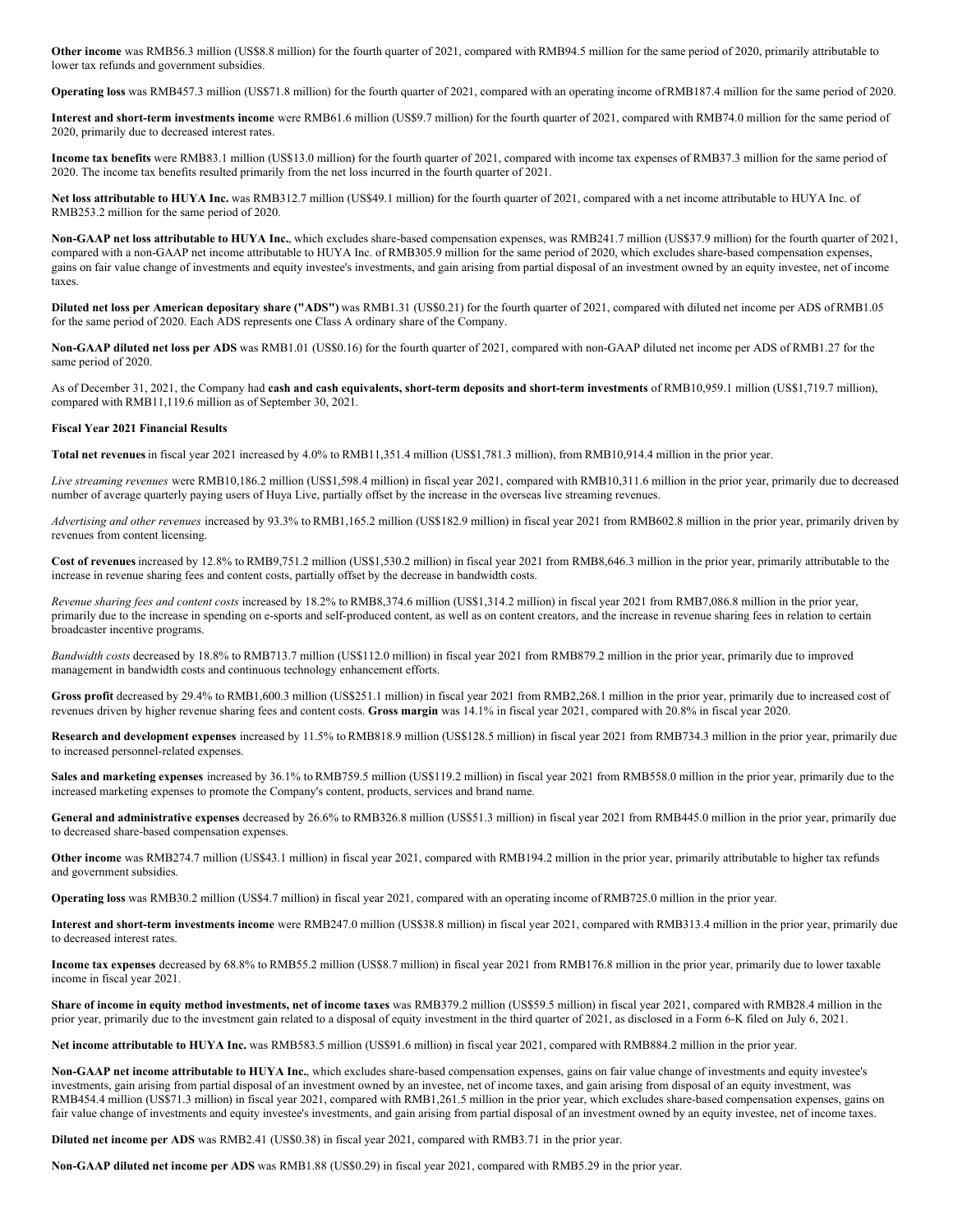**Net cash provided by operating activities** was RMB327.5 million (US\$51.4 million) for fiscal year 2021.

#### **Conference Call**

The Company's management will host an earnings conference call at 7:00 a.m. U.S. Eastern Time on March 22, 2022 (7:00 p.m. Beijing/Hong Kong time on March 22, 2022).

For participants who wish to join the call, please complete online registration using the link provided below 20 minutes prior to the scheduled call start time. Upon registration, participants will receive the conference call access information, including dial-in numbers, Direct Event passcode, a unique registrant ID and an e-mail with detailed instructions to join the conference call.

#### **Participant Online Registration:** <http://apac.directeventreg.com/registration/event/5387135>

After registration is complete, please dial-in 10 minutes before the scheduled start time of the earnings call and enter the Direct Event passcode and registrant ID as instructed to connect to the call.

Additionally, a live and archived webcast of the conference call will be available on the Company's investor relations website at [http://ir.huya.com](http://ir.huya.com/).

A replay of the conference call will be accessible approximately two hours after the conclusion of the live call until March 29, 2022, by dialing the following telephone numbers:

| <b>United States:</b>       | $+1-646-254-3697$ |
|-----------------------------|-------------------|
| International:              | $+61-2-8199-0299$ |
| Hong Kong, China:           | $+852-3051-2780$  |
| Replay Access Code: 5387135 |                   |

### **About HUYA Inc.**

HUYA Inc. is a leading game live streaming platform in China with a large and active game live streaming community. The Company cooperates with e-sports event organizers, as well as major game developers and publishers, and has developed e-sports live streaming as one of the most popular content genres on its platform. The Company has created an engaged, interactive and immersive community for game enthusiasts of China's young generation. Building on its success in game live streaming, Huya has also extended its content to other entertainment content genres. Huya's open platform also functions as a marketplace for broadcasters and talent agencies to congregate and closely collaborate with the Company.

### **Use of Non-GAAP Financial Measures**

The unaudited condensed consolidated financial information is prepared in conformity with accounting principles generally accepted in the United States of America ("U.S. GAAP"), except that the consolidated statement of changes in shareholders' equity, consolidated statements of cash flows, and the detailed notes have not been presented. Huya uses non-GAAP gross profit, non-GAAP operating income (loss), non-GAAP net income (loss) attributable to HUYA Inc., non-GAAP net income (loss) attributable to ordinary shareholders, and non-GAAP basic and diluted net income (loss) per ADS, which are non-GAAP financial measures. Non-GAAP gross profit is gross profit excluding sharebased compensation expenses allocated in cost of revenues. Non-GAAP operating income (loss) is operating income (loss) excluding share-based compensation expenses, gains on fair value change of investments and equity investee's investments, gain arising from partial disposal of an investment owned by an investee, net of income taxes, and gain arising from disposal of an equity investment. Non-GAAP net income (loss) attributable to HUYA Inc. is net income (loss) attributable to HUYA Inc. excluding share-based compensation expenses, gains on fair value change of investments and equity investee's investments, gain arising from partial disposal of an investment owned by an investee, net of income taxes, and gain arising from disposal of an equity investment. Non-GAAP net income (loss) attributable to ordinary shareholders is net income (loss) attributable to ordinary shareholders excluding share-based compensation expenses, gains on fair value change of investments and equity investee's investments, gain arising from partial disposal of an investment owned by an investee, net of income taxes, and gain arising from disposal of an equity investment. Non-GAAP basic and diluted net income (loss) per ADS is non-GAAP net income (loss) attributable to ordinary shareholders divided by weighted average number of ordinary shares used in the calculation of non-GAAP basic and diluted net income (loss) per ADS. The Company believes that separate analysis and exclusion of the impact of (i) share-based compensation expenses, (ii) gains on fair value change of investments and equity investee's investments; and gain arising from partial disposal of an investment owned by an equity investee, net of income taxes, and (iii) gain arising from disposal of an equity investment add clarity to the constituent parts of its performance. The Company reviews these non-GAAP financial measures together with GAAP financial measures to obtain a better understanding of its operating performance. It uses the non-GAAP financial measure for planning, forecasting and measuring results against the forecast. The Company believes that non-GAAP financial measure is useful supplemental information for investors and analysts to assess its operating performance without the effect of (i) share-based compensation expenses, which have been and will continue to be significant recurring expenses in its business, and (ii) gains on fair value change of investments and equity investee's investments; and gain arising from partial disposal of an investment owned by an equity investee, net of income taxes, which all may recur when there is observable price change in the future, and (iii) gain arising from disposal of an equity investment. However, the use of non-GAAP financial measures has material limitations as an analytical tool. One of the limitations of using non-GAAP financial measures is that they do not include all items that impact the Company's net income for the period. In addition, because non-GAAP financial measures are not measured in the same manner by all companies, they may not be comparable to other similar titled measures used by other companies. In light of the foregoing limitations, you should not consider non-GAAP financial measure in isolation from or as an alternative to the financial measure prepared in accordance with U.S. GAAP.

The presentation of these non-GAAP financial measures is not intended to be considered in isolation from, or as a substitute for, the financial information prepared and presented in accordance with U.S. GAAP. For more information on these non-GAAP financial measures, please see the table captioned "HUYA Inc. Reconciliations of GAAP and Non-GAAP Results" at the end of this announcement.

#### **Exchange Rate Information**

This announcement contains translations of certain RMB amounts into U.S. dollars at a specified rate solely for the convenience of the reader. Unless otherwise noted, all translations from RMB to U.S. dollars are made at a rate of RMB6.3726 to US\$1.00, the noon buying rate in effect on December 30, 2021, in the H.10 statistical release of the Federal Reserve Board. The Company makes no representation that the Renminbi or U.S. dollars amounts referred to in this announcement could have been or could be converted into U.S. dollars or Renminbi, as the case may be, at any particular rate or at all.

#### **Safe Harbor Statement**

This announcement contains forward-looking statements. These statements are made under the "safe harbor" provisions of the U.S. Private Securities Litigation Reform Act of 1995. These forward-looking statements can be identified by terminology such as "will," "expects," "anticipates," "future," "intends," "plans," "believes," "estimates" and similar statements. Among other things, the business outlook and quotations from management in this announcement, as well as Huya's strategic and operational plans, contain forwardlooking statements. Huya may also make written or oral forward-looking statements in its periodic reports to the U.S. Securities and Exchange Commission ("SEC"), in its annual report to shareholders, in press releases and other written materials and in oral statements made by its officers, directors or employees to third parties. Statements that are not historical facts, including statements about Huya's beliefs and expectations, are forward-looking statements. Forward-looking statements involve inherent risks and uncertainties. A number of factors could cause actual results to differ materially from those contained in any forward-looking statement, including but not limited to the following: Huya's goals and strategies; Huya's future business development, results of operations and financial condition; the expected growth of the game live streaming market; the expectation regarding the rate at which to gain active users, especially paying users; Huya's ability to monetize the user base; Huya's efforts in complying with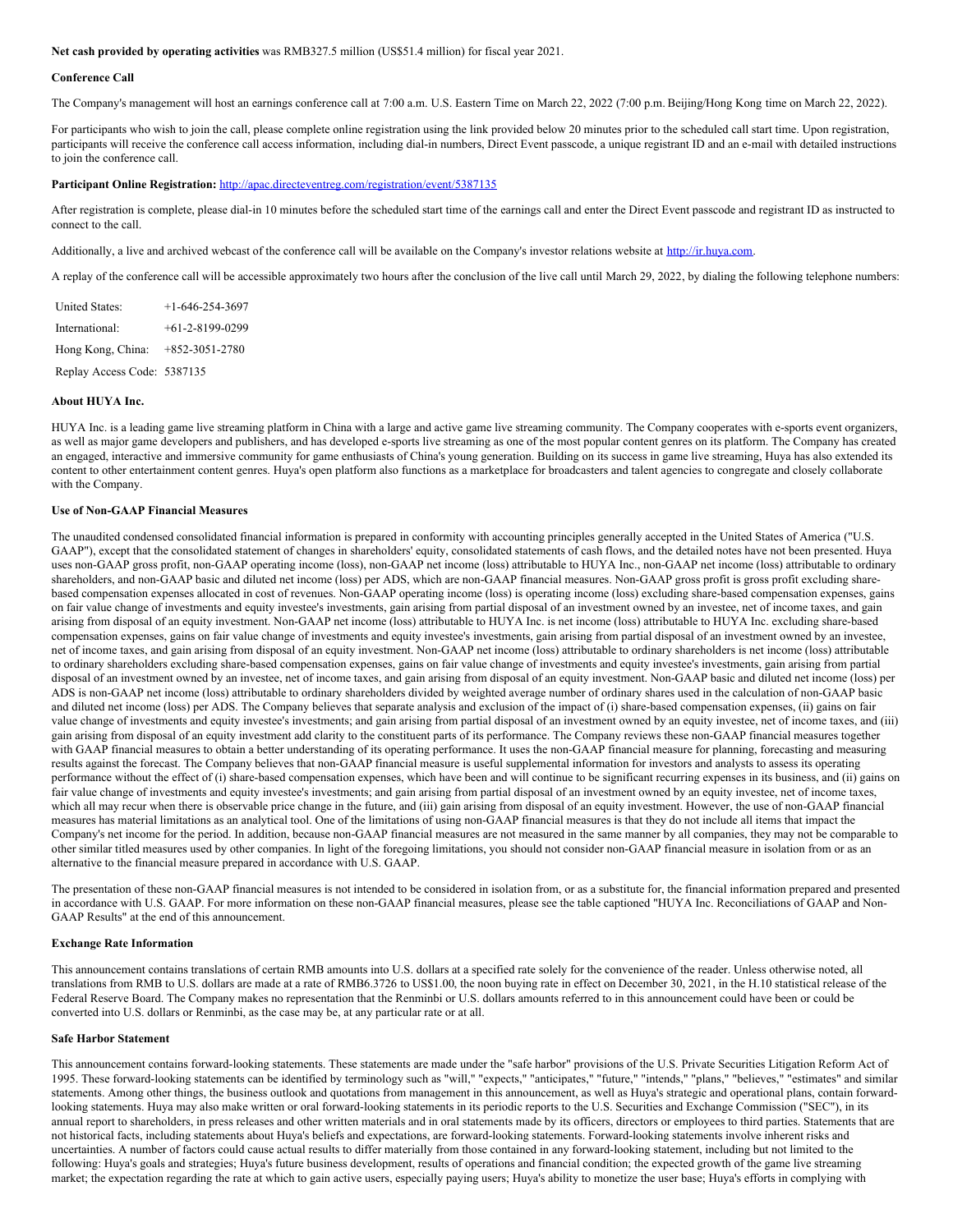applicable data privacy and security regulations; fluctuations in general economic and business conditions in China; the impact of the COVID-19 to Huya's business operations and the economy in China and elsewhere generally; any regulatory developments in laws, regulations, rules, policies or guidelines applicable to Huya; and assumptions underlying or related to any of the foregoing. Further information regarding these and other risks is included in Huya's filings with the SEC. All information provided in this press release and in the attachments is as of the date of this press release, and Huya does not undertake any obligation to update any forward-looking statement, except as required under applicable law.

#### **For investor and media inquiries, please contact:**

In China:

HUYA Inc. Investor Relations Tel: +86-20-2290-7829 E-mail: [ir@huya.com](mailto:ir@huya.com)

The Piacente Group, Inc. Jenny Cai Tel: +86-10-6508-0677 E-mail: [huya@tpg-ir.com](mailto:huya@tpg-ir.com)

In the United States:

The Piacente Group, Inc. Brandi Piacente Tel: +1-212-481-2050 E-mail: [huya@tpg-ir.com](mailto:huya@tpg-ir.com)

## **HUYA INC.**

# **UNAUDITED CONDENSED CONSOLIDATED BALANCE SHEETS**

(All amounts in thousands, except share, ADS, per share data and per ADS data)

|                                           | As of December 31, | As of December 31, |           |  |
|-------------------------------------------|--------------------|--------------------|-----------|--|
|                                           | 2020               | 2021               | 2021      |  |
|                                           | <b>RMB</b>         | <b>RMB</b>         | US\$      |  |
| <b>Assets</b>                             |                    |                    |           |  |
| <b>Current assets</b>                     |                    |                    |           |  |
| Cash and cash equivalents                 | 3,293,573          | 1,790,784          | 281,013   |  |
| Restricted cash                           | 164,889            | 55,670             | 8,736     |  |
| Short-term deposits                       | 5,974,790          | 8,351,945          | 1,310,602 |  |
| Short-term investments                    | 1,206,539          | 816,331            | 128,100   |  |
| Accounts receivable, net                  | 71,237             | 88,034             | 13,814    |  |
| Amounts due from related parties, net     | 64,802             | 148,560            | 23,312    |  |
| Prepayments and other current assets, net | 495,108            | 664,945            | 104,344   |  |
|                                           |                    |                    |           |  |
| <b>Total current assets</b>               | 11,270,938         | 11,916,269         | 1,869,921 |  |
| <b>Non-current assets</b>                 |                    |                    |           |  |
| Deferred tax assets                       | 48,313             | 20,245             | 3,177     |  |
| Investments                               | 467,206            | 608,617            | 95,505    |  |
| Property and equipment, net               | 94,555             | 79,611             | 12,493    |  |
| Intangible assets, net                    | 62,796             | 83,942             | 13,172    |  |
| Right-of-use assets, net                  | 87,418             | 395,371            | 62,042    |  |
| Prepayments and other non-current assets  | 379,461            | 150,887            | 23,677    |  |
| <b>Total non-current assets</b>           | 1,139,749          | 1,338,673          | 210,066   |  |
| <b>Total assets</b>                       | 12,410,687         | 13,254,942         | 2,079,987 |  |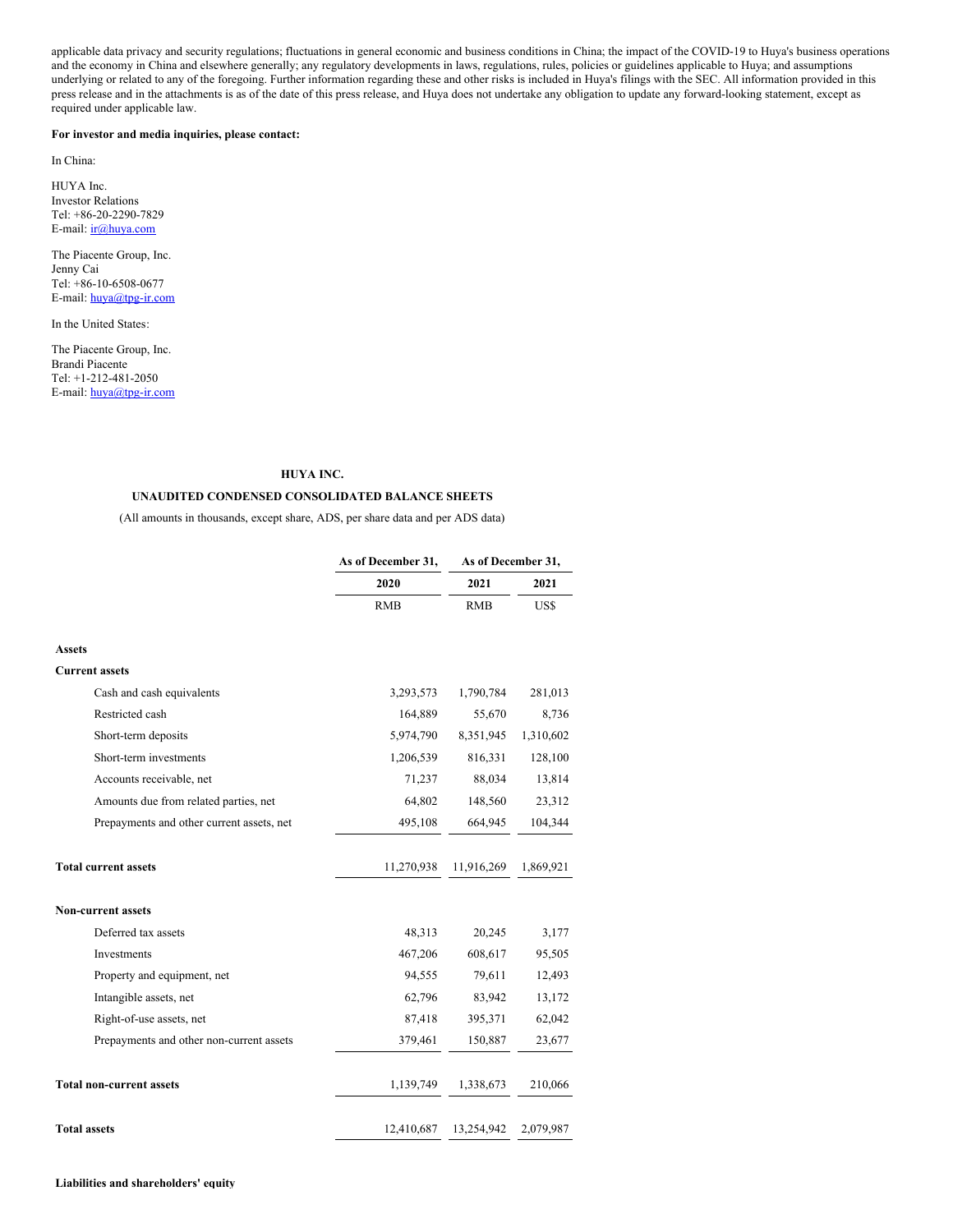# **Current liabilities**

| Accounts payable                                  | 10,083    | 12,579    | 1,974   |
|---------------------------------------------------|-----------|-----------|---------|
| Advances from customers and deferred revenue      | 485,878   | 459,509   | 72,107  |
| Income taxes payable                              | 56,861    | 5,944     | 933     |
| Accrued liabilities and other current liabilities | 1,707,289 | 1,845,452 | 289,588 |
| Amounts due to related parties                    | 95,457    | 216,128   | 33,915  |
| Lease liabilities due within one year             | 29,227    | 36,473    | 5,723   |
|                                                   |           |           |         |
| <b>Total current liabilities</b>                  | 2,384,795 | 2,576,085 | 404,240 |
| <b>Non-current liabilities</b>                    |           |           |         |
| Lease liabilities                                 | 57,620    | 45,084    | 7,075   |
| Deferred tax liabilities                          | 13,350    | 4,597     | 721     |
| Deferred revenue                                  | 178,144   | 118,975   | 18,670  |
| <b>Total non-current liabilities</b>              | 249,114   | 168,656   | 26,466  |
| <b>Total liabilities</b>                          | 2,633,909 | 2,744,741 | 430,706 |

# **HUYA INC.**

# **UNAUDITED CONDENSED CONSOLIDATED BALANCE SHEETS (CONTINUED)**

(All amounts in thousands, except share, ADS, per share data and per ADS data)

|                                                                                                                                                                                                                                                       | As of December 31, | As of December 31, |            |
|-------------------------------------------------------------------------------------------------------------------------------------------------------------------------------------------------------------------------------------------------------|--------------------|--------------------|------------|
|                                                                                                                                                                                                                                                       | 2020               | 2021               | 2021       |
|                                                                                                                                                                                                                                                       | <b>RMB</b>         | <b>RMB</b>         | US\$       |
| <b>Shareholders' equity</b>                                                                                                                                                                                                                           |                    |                    |            |
| Class A ordinary shares (US\$0.0001 par value;<br>750,000,000 shares authorized as of December<br>31, 2020 and 2021, respectively; 83,490,841 and<br>86,993,764 shares issued and outstanding as of<br>December 31, 2020 and 2021, respectively)      | 55                 | 58                 | 9          |
| Class B ordinary shares (US\$0.0001 par value;<br>200,000,000 shares authorized as of December<br>31, 2020 and 2021, respectively; 152,357,321<br>and 151,076,517 shares issued and outstanding<br>as of December 31, 2020 and 2021,<br>respectively) | 100                | 99                 | 16         |
| Additional paid-in capital                                                                                                                                                                                                                            | 11,465,575         | 11,764,059         | 1,846,038  |
| Statutory reserves                                                                                                                                                                                                                                    | 122,429            | 122,429            | 19,212     |
| Accumulated deficit                                                                                                                                                                                                                                   | (1,883,643)        | (1,300,144)        | (204, 021) |
| Accumulated other comprehensive income (loss)                                                                                                                                                                                                         | 72,262             | (76,300)           | (11, 973)  |
| Total shareholders' equity                                                                                                                                                                                                                            | 9,776,778          | 10,510,201         | 1,649,281  |
| Total liabilities and shareholders' equity                                                                                                                                                                                                            | 12,410,687         | 13,254,942         | 2,079,987  |

# **HUYA INC.**

# **UNAUDITED CONDENSED CONSOLIDATED STATEMENTS OF OPERATIONS**

(All amounts in thousands, except share, ADS, per share data and per ADS data)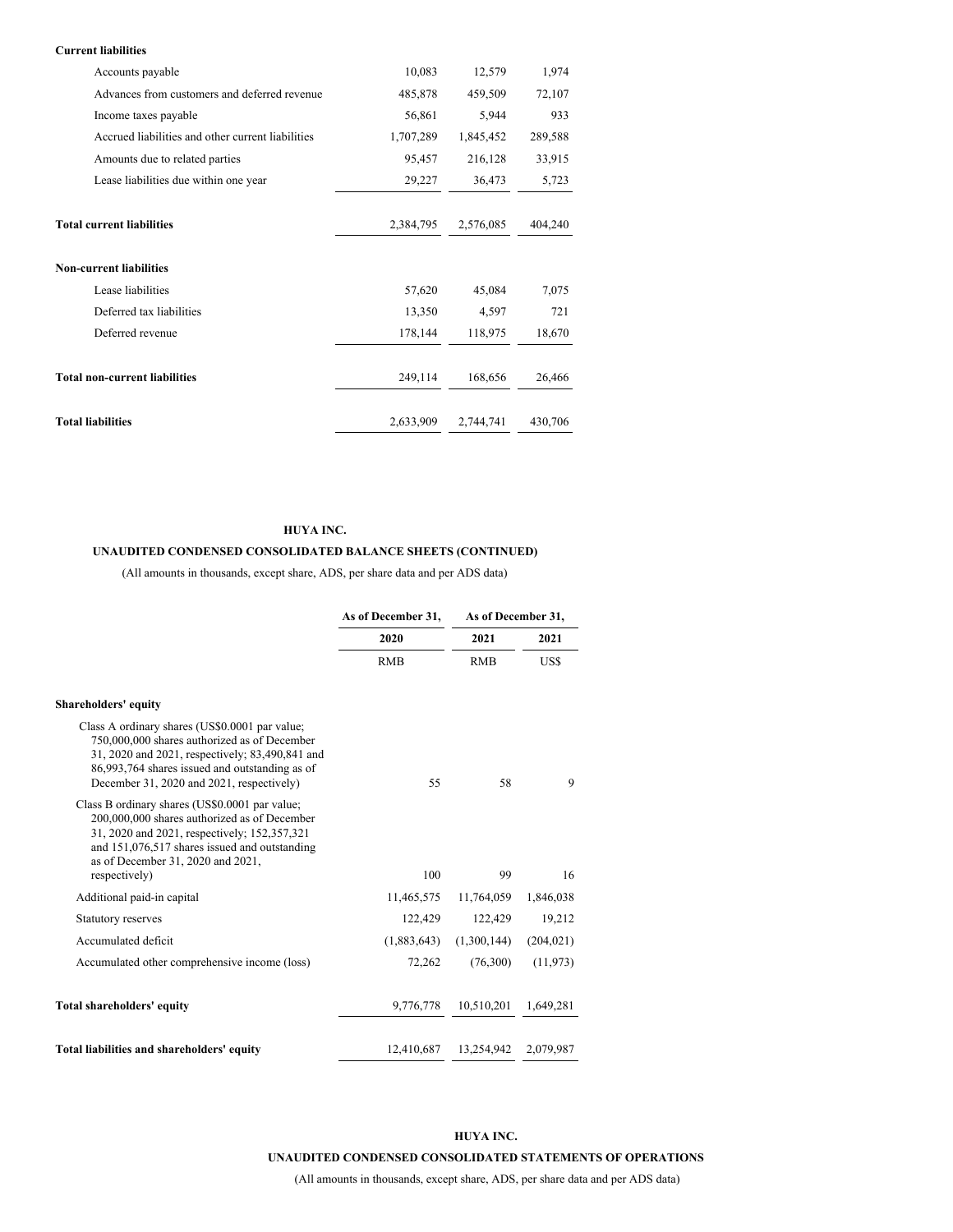|                                                                                                     |              | <b>Three Months Ended</b> |              |              | <b>Twelve Months Ended</b> |               |                     |  |
|-----------------------------------------------------------------------------------------------------|--------------|---------------------------|--------------|--------------|----------------------------|---------------|---------------------|--|
|                                                                                                     | December 31, | September 30,             | December 31, | December 31, | December 31,               | December 31,  | December 31<br>2021 |  |
|                                                                                                     | 2020         | 2021                      | 2021         | 2021         | 2020                       | 2021          |                     |  |
|                                                                                                     | <b>RMB</b>   | <b>RMB</b>                | <b>RMB</b>   | US\$         | <b>RMB</b>                 | <b>RMB</b>    | US\$                |  |
| Net revenues                                                                                        |              |                           |              |              |                            |               |                     |  |
| Live streaming                                                                                      | 2,814,869    | 2,601,854                 | 2,612,897    | 410,021      | 10,311,624                 | 10,186,204    | 1,598,43            |  |
| Advertising and others                                                                              | 175,473      | 373,692                   | 195,844      | 30,732       | 602,750                    | 1,165,242     | 182,85              |  |
| <b>Total net revenues</b>                                                                           | 2,990,342    | 2,975,546                 | 2,808,741    | 440,753      | 10,914,374                 | 11,351,446    | 1,781,29            |  |
| Cost of revenues $(1)$                                                                              | (2,392,681)  | (2,471,536)               | (2,807,672)  | (440, 585)   | (8,646,308)                | (9, 751, 160) | (1,530,170)         |  |
| Gross profit                                                                                        | 597,661      | 504,010                   | 1,069        | 168          | 2,268,066                  | 1,600,286     | 251,12              |  |
| Operating expenses <sup>(1)</sup>                                                                   |              |                           |              |              |                            |               |                     |  |
| Research and development expenses                                                                   | (215, 664)   | (206, 203)                | (205,709)    | (32, 280)    | (734,261)                  | (818, 882)    | (128, 500)          |  |
| Sales and marketing expenses                                                                        | (193, 110)   | (229, 404)                | (218, 473)   | (34, 283)    | (558, 012)                 | (759, 507)    | (119, 18)           |  |
| General and administrative expenses                                                                 | (96, 053)    | (80,073)                  | (90, 478)    | (14, 198)    | (445,006)                  | (326, 772)    | (51,27)             |  |
| <b>Total operating expenses</b>                                                                     | (504, 827)   | (515,680)                 | (514,660)    | (80,761)     | (1,737,279)                | (1,905,161)   | (298, 96)           |  |
| Other income, net                                                                                   | 94,519       | 94,804                    | 56,289       | 8,833        | 194,169                    | 274,704       | 43,10               |  |
| <b>Operating income (loss)</b>                                                                      | 187,353      | 83,134                    | (457, 302)   | (71,760)     | 724,956                    | (30, 171)     | (4,73)              |  |
| Interest and short-term investments income                                                          | 73,993       | 62,561                    | 61,589       | 9,665        | 313,366                    | 247,009       | 38,76               |  |
| Gain on fair value change of investments                                                            |              | 40,568                    |              |              | 2,160                      | 44,161        | 6,9                 |  |
| Other non-operating expenses                                                                        |              |                           |              |              | (10,010)                   |               |                     |  |
| Foreign currency exchange (losses) gains,<br>net                                                    | (221)        | (31)                      | 89           | 14           | 2,056                      | (1,480)       | (23)'               |  |
| Income (loss) before income tax (expenses)                                                          |              |                           |              |              |                            |               |                     |  |
| benefits                                                                                            | 261,125      | 186,232                   | (395, 624)   | (62,081)     | 1,032,528                  | 259,519       | 40,72               |  |
| Income tax (expenses) benefits                                                                      | (37, 285)    | (40, 577)                 | 83,051       | 13,033       | (176, 784)                 | (55, 227)     | (8,66)              |  |
| Income (loss) before share of income (loss)<br>in equity method investments, net of<br>income taxes | 223,840      | 145,655                   | (312, 573)   | (49, 048)    | 855,744                    | 204,292       | 32,0.5              |  |
| Share of income (loss) in equity method<br>investments, net of income taxes                         | 29,321       | 378,724                   | (96)         | (15)         | 28,414                     | 379,207       | 59,50               |  |
| Net income (loss) attributable to HUYA Inc.                                                         | 253,161      | 524,379                   | (312,669)    | (49,063)     | 884,158                    | 583,499       | 91,56               |  |
| Net income (loss) attributable to ordinary<br>shareholders                                          | 253,161      | 524,379                   | (312,669)    | (49,063)     | 884,158                    | 583,499       | 91,56               |  |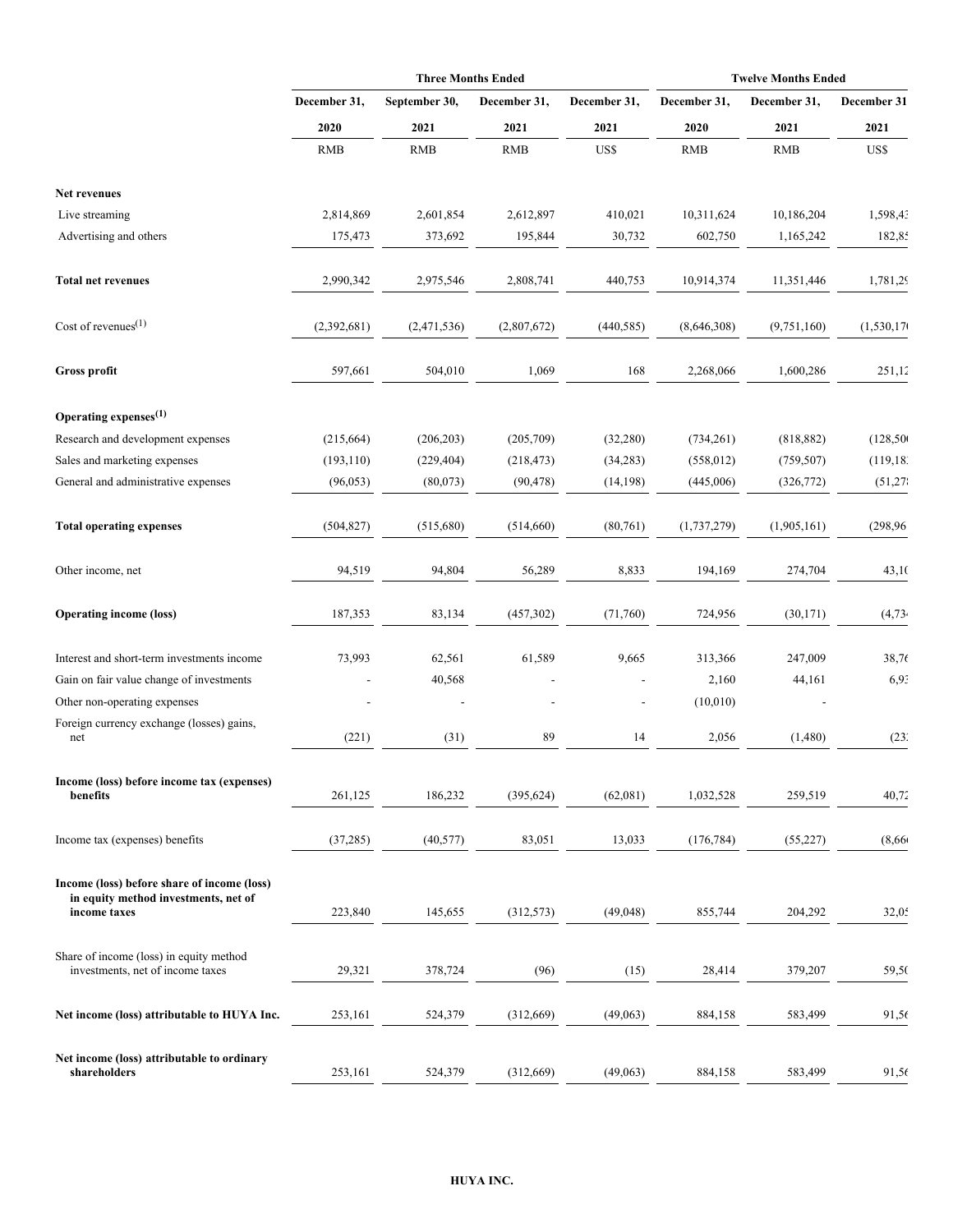# **UNAUDITED CONDENSED CONSOLIDATED STATEMENTS OF OPERATIONS (CONTINUED)**

(All amounts in thousands, except share, ADS, per share data and per ADS data)

|                                                                                 | <b>Three Months Ended</b> |                       |                      |                      |                      | <b>Twelve Months Ended</b> |                      |
|---------------------------------------------------------------------------------|---------------------------|-----------------------|----------------------|----------------------|----------------------|----------------------------|----------------------|
|                                                                                 | December 31,<br>2020      | September 30,<br>2021 | December 31,<br>2021 | December 31,<br>2021 | December 31,<br>2020 | December 31,<br>2021       | December 31,<br>2021 |
|                                                                                 | <b>RMB</b>                | <b>RMB</b>            | <b>RMB</b>           | US\$                 | <b>RMB</b>           | <b>RMB</b>                 | US\$                 |
| Net income (loss) per ADS*                                                      |                           |                       |                      |                      |                      |                            |                      |
| -Basic                                                                          | 1.07                      | 2.20                  | (1.31)               | (0.21)               | 3.89                 | 2.45                       | 0.38                 |
| -Diluted                                                                        | 1.05                      | 2.17                  | (1.31)               | (0.21)               | 3.71                 | 2.41                       | 0.38                 |
| Net income (loss) per ordinary share                                            |                           |                       |                      |                      |                      |                            |                      |
| -Basic                                                                          | 1.07                      | 2.20                  | (1.31)               | (0.21)               | 3.89                 | 2.45                       | 0.38                 |
| -Diluted                                                                        | 1.05                      | 2.17                  | (1.31)               | (0.21)               | 3.71                 | 2.41                       | 0.38                 |
| Weighted average number of ADS used in<br>calculating net income (loss) per ADS |                           |                       |                      |                      |                      |                            |                      |
| -Basic                                                                          | 236,099,598               | 238,814,217           | 239, 233, 239        | 239, 233, 239        | 227,081,238          | 238, 198, 117              | 238,198,117          |
| -Diluted                                                                        | 240,985,724               | 241,449,111           | 239, 233, 239        | 239, 233, 239        | 238,631,613          | 241,790,445                | 241,790,445          |

\* Each ADS represents one Class A ordinary share.

(1) Share-based compensation was allocated in cost of revenues and operating expenses as follows:

|                                     |                      | <b>Three Months Ended</b> |                                      |       | <b>Twelve Months Ended</b> |                      |                      |
|-------------------------------------|----------------------|---------------------------|--------------------------------------|-------|----------------------------|----------------------|----------------------|
|                                     | December 31,<br>2020 | September 30,<br>2021     | December 31.<br>December 31.<br>2021 |       | December 31.<br>2020       | December 31.<br>2021 | December 31,<br>2021 |
|                                     | <b>RMB</b>           | <b>RMB</b>                | <b>RMB</b>                           | US\$  | <b>RMB</b>                 | <b>RMB</b>           | US\$                 |
| Cost of revenues                    | 17,003               | 11,883                    | 15.156                               | 2,378 | 64,942                     | 56,629               | 8,886                |
| Research and development expenses   | 36,653               | 34,720                    | 31,629                               | 4,963 | 150,723                    | 135,316              | 21,234               |
| Sales and marketing expenses        | 2,050                | 2,512                     | 2,245                                | 352   | 9,879                      | 8,318                | 1,305                |
| General and administrative expenses | 26,281               | 21,714                    | 21,968                               | 3,447 | 182,664                    | 89.442               | 14,035               |

### **HUYA INC.**

# **RECONCILIATIONS OF GAAP AND NON-GAAP RESULTS**

(All amounts in thousands, except share, ADS, per share data and per ADS data)

|                                                                    | <b>Three Months Ended</b>                     |                                              |                             |                      |                     | <b>Twelve Months Ended</b> |        |
|--------------------------------------------------------------------|-----------------------------------------------|----------------------------------------------|-----------------------------|----------------------|---------------------|----------------------------|--------|
|                                                                    | December 31,<br>September 30,<br>2021<br>2020 | December 31.<br>December 31.<br>2021<br>2021 | December 31.<br><b>2020</b> | December 31.<br>2021 | December 31<br>2021 |                            |        |
|                                                                    | <b>RMB</b>                                    | <b>RMB</b>                                   | <b>RMB</b>                  | US\$                 | <b>RMB</b>          | <b>RMB</b>                 | US\$   |
| Gross profit                                                       | 597,661                                       | 504,010                                      | 1,069                       | 168                  | 2,268,066           | 1,600,286                  | 251.1' |
| Share-based compensation expenses allocated<br>in cost of revenues | 17,003                                        | 11,883                                       | 15,156                      | 2,378                | 64,942              | 56,629                     | 8,8    |
| Non-GAAP gross profit                                              | 614,664                                       | 515,893                                      | 16,225                      | 2,546                | 2,333,008           | 1,656,915                  | 260,0  |